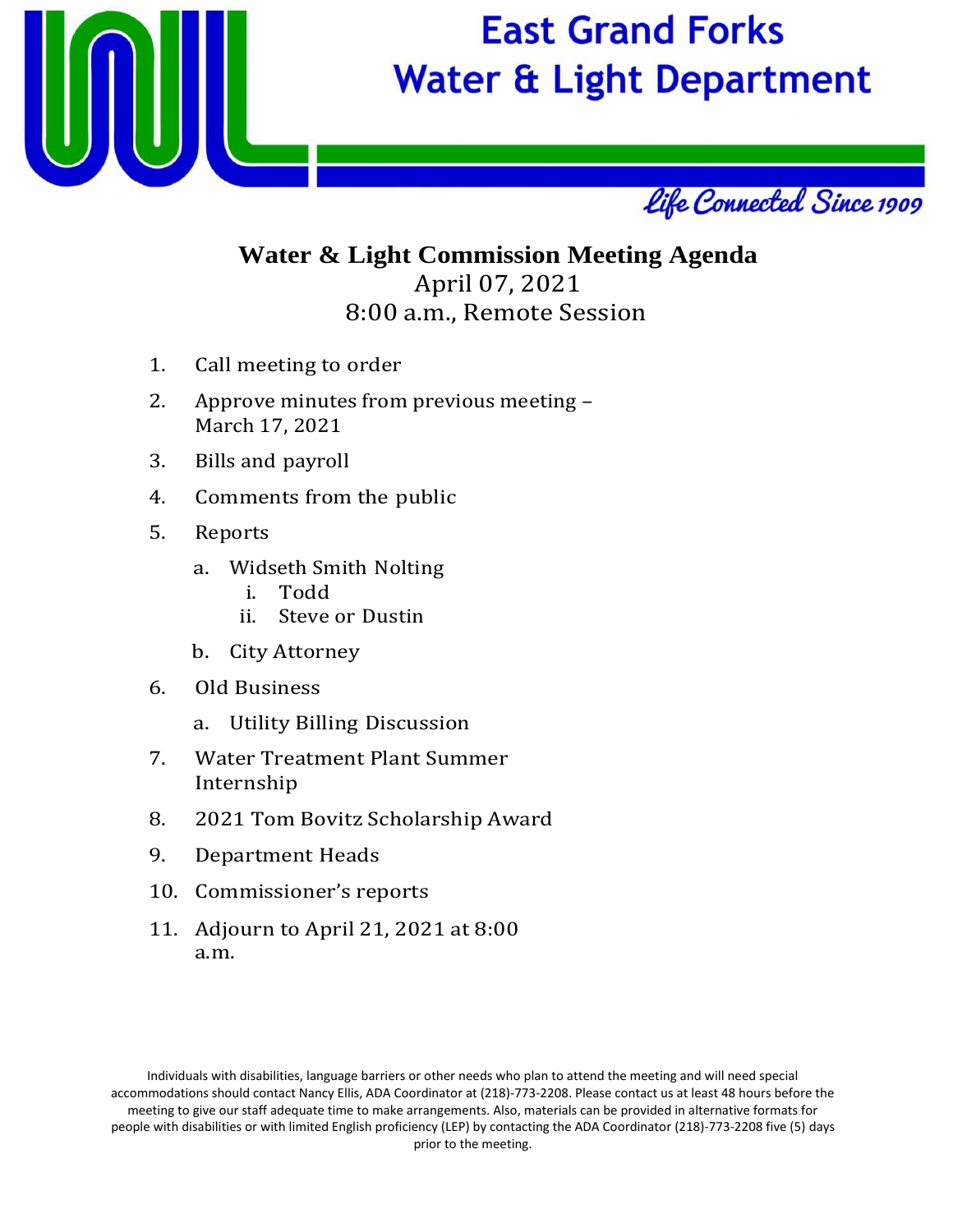Minutes of the regular meeting of the Water, Light, Power and Building Commission of the City of East Grand Forks, Minnesota on March 17, 2021 at 8:00 a.m held remotely due to the COVID 19 virus pandemic and pursuant to MN Statutes 13D.02, 13D.021 and 13D.04. Present: Grinde, Beauchamp, Quirk, DeMers Absent: None

Also present: Keith Mykleseth, Ron Galstad, Brian Johnson, Jeff Olson, Steve Emery, Todd Forster, Brianna Feil, Kevin Hatcher, Corey Thompson, and Karla Anderson.

It was moved by Commissioner Quirk seconded by Commissioner Beauchamp that the minutes of the previous regular meeting of March 3, 2021, be approved as read. Voting Aye: Grinde, Beauchamp, Quirk, DeMers Voting Nay: None

It was moved by Commissioner Beauchamp seconded by Commissioner Quirk to authorize the Secretary to issue payment of the recommended bills and payroll in the amount of \$1,354,027.19. Voting Aye: Grinde, Beauchamp, Quirk, DeMers Voting Nay: None

It was moved by Commissioner Beauchamp seconded by Commissioner Quirk to approve awarding the bid for the 2021 Electrical Distribution Construction Project to Fusion Automation Inc. in the amount of \$34,389.40. Voting Aye: Grinde, Beauchamp, Quirk, DeMers Voting Nay: None

It was moved by Commissioner Quirk seconded by Commissioner Beauchamp to adjourn at 8:35 a.m. to the next regular meeting on April 7, 2021 at 8:00 am to be held remotely due to the COVID 19 virus pandemic and pursuant to MN Statutes 13D.02, 13D.021 and 13D.04. Voting Aye: Grinde, Beauchamp, Quirk, DeMers Voting Nay: None

> Lori Maloney Commission Secretary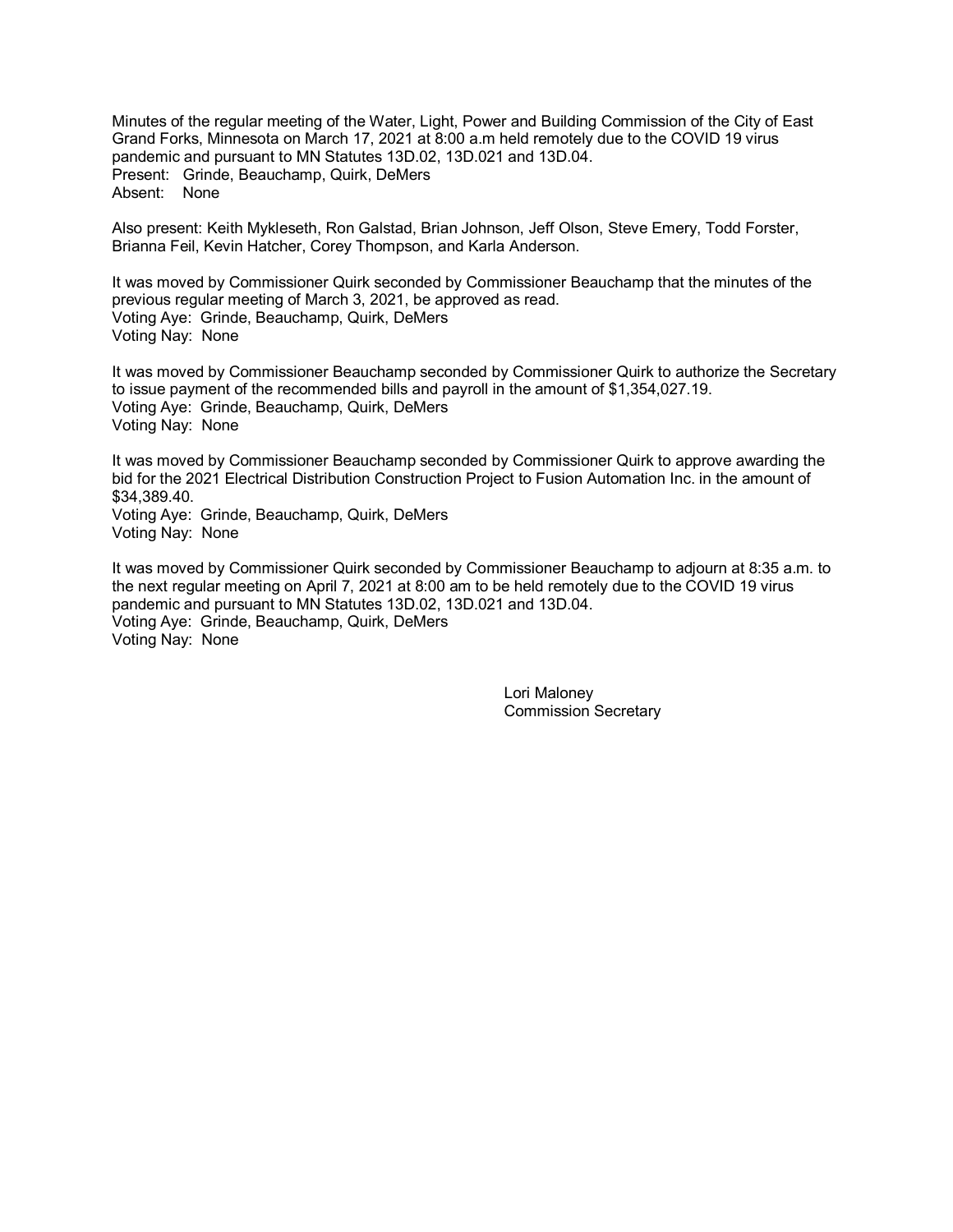## Accounts Payable

### Check Register Totals Only

Printed: 4/5/2021 - 2:49 PM User: khatcher



**City of East Grand Forks** 

P. O. Box 373 East Grand Forks, MN 56721 (218) 773-2483

| Check  | <b>Date</b> | <b>Vendor No</b> | <b>Vendor Name</b>                       | <b>Amount</b> | <b>Voucher</b>   |
|--------|-------------|------------------|------------------------------------------|---------------|------------------|
| 516574 | 04/07/2021  | ACM502           | Acme Electric Companies                  | 72.14         | $\boldsymbol{0}$ |
| 516575 | 04/07/2021  | <b>ADV501</b>    | <b>Advanced Business Methods</b>         | 69.07         | $\boldsymbol{0}$ |
| 516576 | 04/07/2021  | <b>AES500</b>    | Advanced Engineering and Environme       | 4,123.50      | $\boldsymbol{0}$ |
| 516577 | 04/07/2021  | UB*01189         | Lucas Anderson                           | 18.94         | $\boldsymbol{0}$ |
| 516578 | 04/07/2021  | <b>ARA500</b>    | Aramark                                  | 357.15        | $\boldsymbol{0}$ |
| 516579 | 04/07/2021  | UB*01188         | Mohamed Badel                            | 129.49        | $\boldsymbol{0}$ |
| 516580 | 04/07/2021  | <b>BER564</b>    | Rollin Bergman                           | 360.00        | $\boldsymbol{0}$ |
| 516581 | 04/07/2021  | <b>BOR501</b>    | Border States Electric Supply            | 11,451.92     | $\boldsymbol{0}$ |
| 516582 | 04/07/2021  | <b>BUS501</b>    | <b>Business Essentials</b>               | 379.49        | $\mathbf{0}$     |
| 516583 | 04/07/2021  | <b>COR503</b>    | Core & Main                              | 402.59        | $\mathbf{0}$     |
| 516584 | 04/07/2021  | <b>DIA501</b>    | Diamond Cleaning Supply                  | 653.37        | $\boldsymbol{0}$ |
| 516585 | 04/07/2021  | <b>EGF501</b>    | <b>EGF City</b>                          | 150,450.99    | $\boldsymbol{0}$ |
| 516586 | 04/07/2021  | <b>EXP501</b>    | Exponent                                 | 508.48        | 0                |
| 516587 | 04/07/2021  | <b>FIS501</b>    | Fisher Scientific Co LLC                 | 605.04        | $\boldsymbol{0}$ |
| 516588 | 04/07/2021  | <b>FOR501</b>    | Forklifts of MN Inc                      | 142.18        | $\boldsymbol{0}$ |
| 516589 | 04/07/2021  | GFT501           | GF Thur-O-Clean                          | 1,660.32      | $\boldsymbol{0}$ |
| 516590 | 04/07/2021  | GOP501           | Gopher State One-Call                    | 45.90         | $\overline{0}$   |
| 516591 | 04/07/2021  | <b>GRA507</b>    | Grainger                                 | 57.76         | $\boldsymbol{0}$ |
| 516592 | 04/07/2021  | <b>GRA505</b>    | Graymont (WI) LLC                        | 6,415.57      | $\boldsymbol{0}$ |
| 516593 | 04/07/2021  | <b>HAC501</b>    | Hach Company                             | 1,987.19      | $\boldsymbol{0}$ |
| 516594 | 04/07/2021  | UB*01186         | Risalo A Hassan                          | 169.36        | $\boldsymbol{0}$ |
| 516595 | 04/07/2021  | <b>HAW501</b>    | Hawkins Inc                              | 3,785.15      | 0                |
| 516596 | 04/07/2021  | <b>HOM501</b>    | Home of Economy                          | 29.54         | $\overline{0}$   |
| 516597 | 04/07/2021  | <b>HUG501</b>    | Hugo's #5                                | 37.55         | $\boldsymbol{0}$ |
| 516598 | 04/07/2021  | <b>IHM500</b>    | iHeartMedia                              | 549.00        | $\boldsymbol{0}$ |
| 516599 | 04/07/2021  | <b>INT503</b>    | Integrated Process Solutions Inc         | 2,615.00      | 0                |
| 516600 | 04/07/2021  | <b>BOB501</b>    | <b>Interstate Billing Service</b>        | 1,208.49      | $\boldsymbol{0}$ |
| 516601 | 04/07/2021  | UB*01185         | Angela Lindseth                          | 109.08        | $\boldsymbol{0}$ |
| 516602 | 04/07/2021  | <b>HAR501</b>    | Local Ace                                | 108.54        | $\overline{0}$   |
| 516603 | 04/07/2021  | <b>WIN500</b>    | Milbank Winwater Works                   | 5,121.71      | $\overline{0}$   |
| 516604 | 04/07/2021  | <b>MMP501</b>    | MMPA c/o Avant Energy                    | 616,578.67    | $\boldsymbol{0}$ |
| 516605 | 04/07/2021  | <b>MMU501</b>    | MN Municipal Utilities Assoc             | 5,212.50      | $\boldsymbol{0}$ |
| 516606 | 04/07/2021  | <b>NAL501</b>    | Nalco Company                            | 1,192.50      | 0                |
| 516607 | 04/07/2021  | <b>NOR507</b>    | Northdale Oil                            | 23.14         | $\boldsymbol{0}$ |
| 516608 | 04/07/2021  | <b>ORE501</b>    | O'Reilly Auto Parts                      | 716.75        | $\boldsymbol{0}$ |
| 516609 | 04/07/2021  | <b>OFF500</b>    | Office Depot                             | 110.57        | $\overline{0}$   |
| 516610 | 04/07/2021  | <b>OLS501</b>    | Olsen Chain & Cable Inc                  | 665.00        | $\boldsymbol{0}$ |
| 516611 | 04/07/2021  | <b>PIT501</b>    | <b>Pitney Bowes</b>                      | 5,000.00      | $\boldsymbol{0}$ |
| 516612 | 04/07/2021  | PSD501           | PS Garage Doors                          | 188.70        | $\boldsymbol{0}$ |
| 516613 | 04/07/2021  | <b>RES501</b>    | Resco                                    | 5,561.93      | $\boldsymbol{0}$ |
| 516614 | 04/07/2021  | <b>RIV503</b>    | River Cinema                             | 980.00        | $\boldsymbol{0}$ |
| 516615 | 04/07/2021  | <b>RMB500</b>    | RMB Environmental Laboratories, Inc.     | 95.00         | $\overline{0}$   |
| 516616 | 04/07/2021  | UB*01187         | Aliah K Schuer                           | 81.05         | $\bf{0}$         |
| 516617 | 04/07/2021  | <b>STU501</b>    | Stuart C Irby Co                         | 206.22        | $\mathbf{0}$     |
| 516618 | 04/07/2021  | <b>TKE501</b>    | TK Elevator                              | 581.32        | $\bf{0}$         |
| 516619 | 04/07/2021  | <b>TOS502</b>    | Toshiba Financial Services               | 483.64        | 0                |
| 516620 | 04/07/2021  | <b>USB502</b>    | <b>US Bank Corporate Payment Systems</b> | 4,904.48      | 0                |
| 516621 | 04/07/2021  | <b>VAL501</b>    | Valley Door                              | 80.00         | 0                |
| 516622 | 04/07/2021  | <b>VER500</b>    | Verizon Wireless                         | 313.92        | $\overline{0}$   |
| 516623 | 04/07/2021  | <b>WAT501</b>    | Water & Light Department                 | 14,885.55     | $\boldsymbol{0}$ |

AP-Check Register Totals Only (04/05/2021 - 2:49 PM) Page 1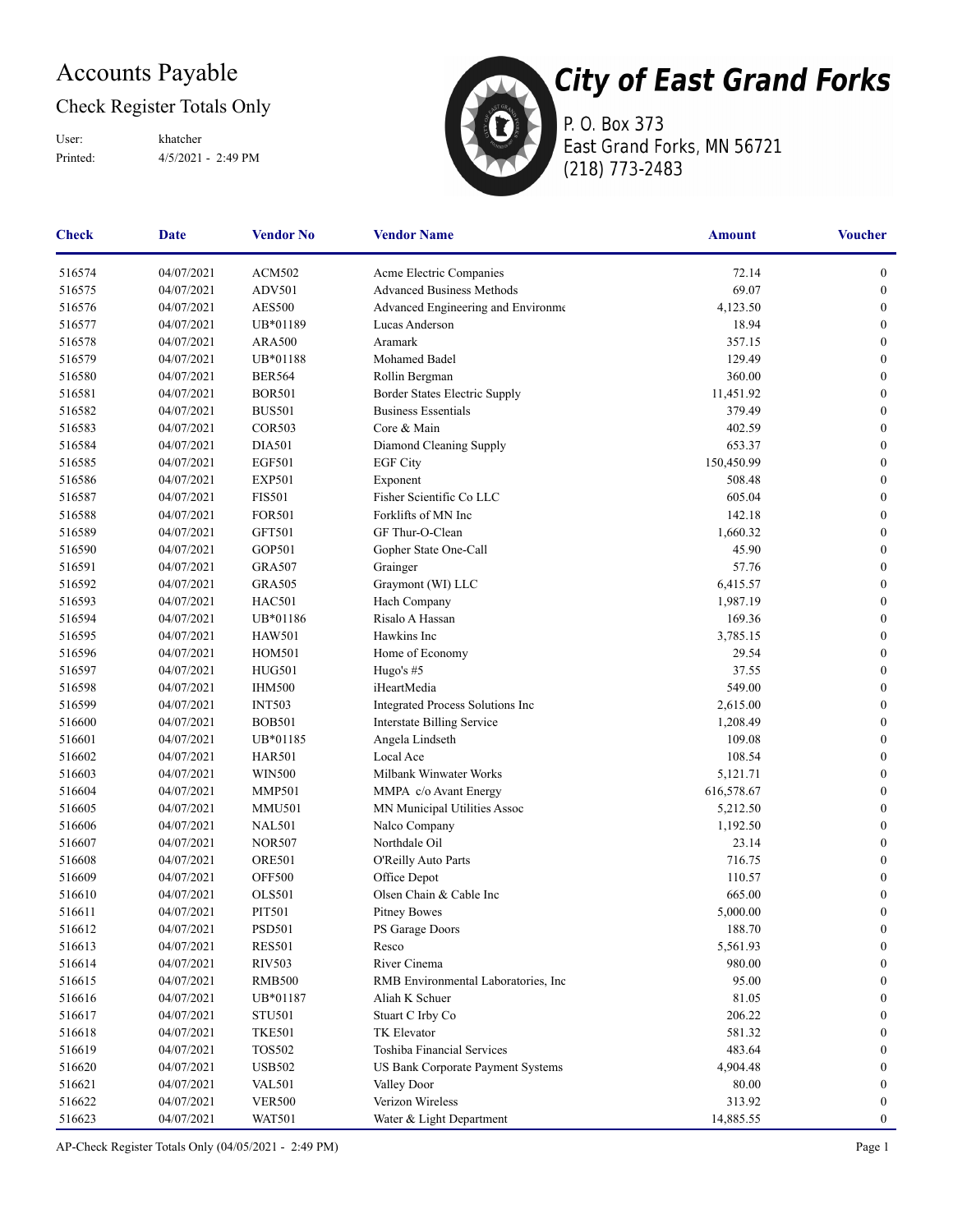| <b>Check</b> | <b>Date</b> | Vendor No     | <b>Vendor Name</b>                | <b>Amount</b> | Voucher |
|--------------|-------------|---------------|-----------------------------------|---------------|---------|
| 516624       | 04/07/2021  | <b>WAT503</b> | Water Research Foundation         | 1,135.00      |         |
| 516625       | 04/07/2021  | <b>WES501</b> | Wesco Receivables Corp            | 4.017.23      |         |
| 516626       | 04/07/2021  | <b>WAP500</b> | Western Area Power Administration | 154,048.80    | 0       |
| 516627       | 04/07/2021  | WID501        | Widseth Smith Nolting & Assoc Inc | 38,767.21     |         |
| 516628       | 04/07/2021  | WIN501        | Winsupply of Grand Forks          | 295.00        | 0       |
| 516629       | 04/07/2021  | <b>XCE501</b> | Xcel Energy                       | 2,729.47      |         |
|              |             |               |                                   |               |         |
|              |             |               |                                   |               |         |

Check Total: 1,052,478.16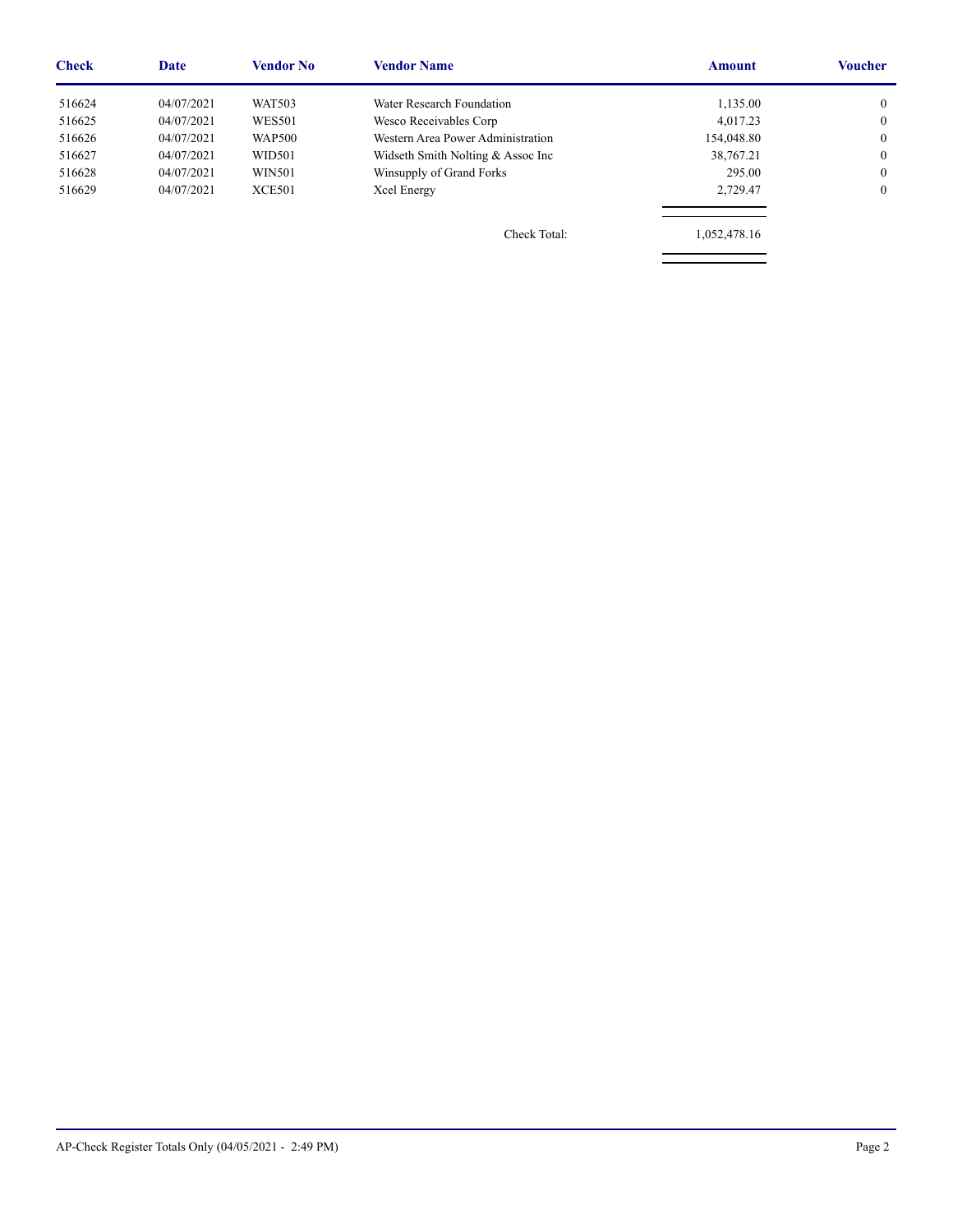# **Transaction Detail - Summary Transaction Detail - Summary**

| Transaction Detail - Summary / KHatcher25 / 03/29/2021 15:20:14 | 02/22/2021                          |                                                               | 17/2021<br>03/16/2021                              |                                                                             | 03/02/2021                   |                                                                    | 03/16/2021                          |                                                                    | 1202/17/2021                        |                                                                     | <b>Trans Date</b><br>Date                       |
|-----------------------------------------------------------------|-------------------------------------|---------------------------------------------------------------|----------------------------------------------------|-----------------------------------------------------------------------------|------------------------------|--------------------------------------------------------------------|-------------------------------------|--------------------------------------------------------------------|-------------------------------------|---------------------------------------------------------------------|-------------------------------------------------|
|                                                                 | 12/23/2021                          |                                                               | 18/2021<br>17/2021                                 |                                                                             | 1202/2021                    |                                                                    | 1202/1780                           |                                                                    | 18/2021                             |                                                                     | Posting                                         |
|                                                                 | 240506                              |                                                               | 66+0+2<br>240507                                   |                                                                             | 167042                       |                                                                    | 240491                              |                                                                    | 867042                              |                                                                     | <b>Code</b><br><b>MCCG</b>                      |
|                                                                 | 5542                                |                                                               | 2769<br>5044                                       |                                                                             | 6668                         |                                                                    | 8399                                |                                                                    | 7338                                |                                                                     | MCC                                             |
|                                                                 | <b>AUTOMATED FUEL</b><br>DISPENSERS | Name: MEL METZ Account Number: **0924 Optional 1: Optional 2: | BOOK STORES<br>WHOLE SALE PHOTO EQPT               | Name: KRIS KOVAR Account Number: **9796 Optional 1: CITY OF EGF Optional 2: | <b>PROFESSIONAL SERVICES</b> | Name: BRIAN JOHNSON Account Number: **2647 Optional 1: Optional 2: | <b>GOVERNMENT</b><br>SERVICES-OTHER | Name: KEVIN HATCHER Account Number: **7331 Optional 1: Optional 2: | QUICK COPY &<br><b>REPRODUCTION</b> | Name: BRIANNA M FEIL Account Number: **8731 Optional 1: Optional 2: | Description<br><b>Category Code</b><br>Merchant |
|                                                                 | HOLIDAY STATIONS 3548               | Lost/Stolen Account:<br>Replacement Account:                  | B&H PHOTO 800-606-6969<br>AMAZON.COM*Z33FO8GO3     | Lost/Stolen Account:                                                        | SQ *INTEGRITY SHIPPING &     | Lost/Stolen Account:                                               | <b>USGS-RMS</b>                     | Lost/Stolen Account: ** 0143 Replaceme                             | FEDEX OFFIC61000006106              | Lost/Stolen Account:                                                | <b>Merchant</b><br>Name                         |
|                                                                 | $\sum_{i=1}^{n}$                    |                                                               | ŠХ<br>₹                                            |                                                                             | $\overline{5}$               | Replacement Account: Billing Type: Centrally Billed Account        | ⋚                                   | nt Account:                                                        | 증                                   | Replacement Account: Billing Type: Centrally Billed Account         | State/Province<br><b>Merchant</b>               |
|                                                                 | 410880942                           | Billing Type: Centrally Billed Account                        | 098999116<br>132768071                             | Replacement Account: Billing Type: Centrally Billed Account                 | 800429876                    |                                                                    | 896196958                           | Billing Type: Centrally Billed Account                             | 770433330                           |                                                                     | Number (TIN)<br>Taxpayer ID                     |
|                                                                 | 27.70                               |                                                               | 116.10<br>362.08                                   |                                                                             | 12.64                        |                                                                    | 2,680.00                            |                                                                    | ↔<br>80.12                          |                                                                     | <b>Amount</b><br>Trans                          |
|                                                                 | <b>Memo</b>                         |                                                               | <b>Memo</b><br><b>Memo</b>                         |                                                                             | <b>Memo</b>                  |                                                                    | <b>Memo</b>                         |                                                                    | <b>Memo</b>                         |                                                                     | Posting<br><b>Type</b>                          |
|                                                                 | 00013837                            |                                                               | 112-5104971-61810<br>75818244                      |                                                                             | 00011529215099046            |                                                                    | 76087139650                         |                                                                    | <b>LAM</b>                          |                                                                     | Purchase ID                                     |
|                                                                 | Not Reviewed                        |                                                               | Not Reviewed<br>Not Reviewed                       |                                                                             | Not Reviewed                 |                                                                    | Not Reviewed                        |                                                                    | Not Reviewed                        |                                                                     | <b>Trans Status</b>                             |
|                                                                 | $\overline{5}$                      |                                                               | $\mathop{\text{S}}\nolimits$<br>$\frac{2}{\sigma}$ |                                                                             | $\overline{5}$               |                                                                    | š                                   |                                                                    | $\overline{5}$                      |                                                                     | Disputed Status                                 |
| Page                                                            |                                     |                                                               |                                                    |                                                                             |                              |                                                                    |                                     |                                                                    |                                     |                                                                     |                                                 |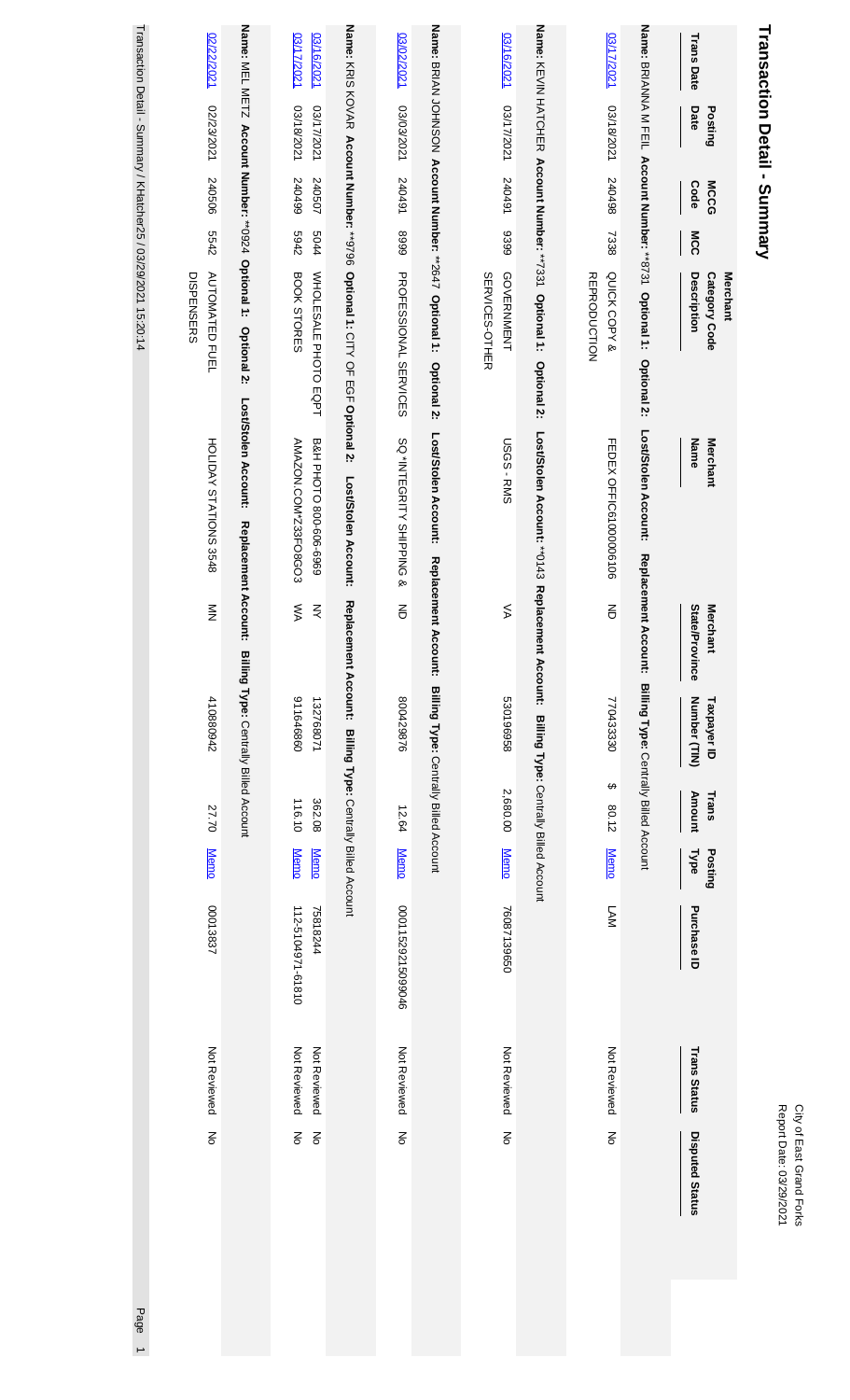| ă<br>Ξ<br>ale <sup>-</sup><br>š<br>יובאוכי<br>₹ |
|-------------------------------------------------|
|-------------------------------------------------|

# Transaction Detail - Summary **Transaction Detail - Summary**

|               | Total      |                          | 12/09/2021                          | 03/05/2021                  | 03/03/2021                               | 02/25/2021                          |                                                                     | 02/26/2021             |                                                                                                                                                     | <b>Trans Date</b>                               |
|---------------|------------|--------------------------|-------------------------------------|-----------------------------|------------------------------------------|-------------------------------------|---------------------------------------------------------------------|------------------------|-----------------------------------------------------------------------------------------------------------------------------------------------------|-------------------------------------------------|
|               |            | Total Number of Records: | 1202/01/2021                        | 1202/80/2021                | 1202/104/2021                            | 02/26/2021                          |                                                                     | 1202/1020              |                                                                                                                                                     | Date<br>Posting                                 |
|               |            | $\overrightarrow{=}$     | 240491                              | 540499                      | 867042                                   | 867042                              |                                                                     | 667042                 |                                                                                                                                                     | <b>MCCG</b><br>Code                             |
|               |            |                          | 4814                                | 5734                        | 7399                                     | 7372                                |                                                                     | 2769                   |                                                                                                                                                     | MCC                                             |
|               |            |                          | <b>CALL</b><br>TELECOM SVC/CRED CRD | COMPUTER SOFTWARE<br>STORES | <b>BUSINESS SERVICES</b><br><b>OTHER</b> | COMPUTER AND DATA<br><b>PROCESS</b> | Name: COREY THOMPSON Account Number: **9747 Optional 1: Optional 2: | BOOK STORES            | Name: MAREN SWINGEN Account Number: **9812 Optional 1: Optional 2: Lost/Stolen Account: Replacement Account: Billing Type: Centrally Billed Account | Description<br><b>Merchant</b><br>Category Code |
|               |            |                          | SOOM US 888-799-9666                | SP* NETGATE                 | AMAZON WEB SERVICES                      | <b>HOVER</b>                        | Lost/Stolen Account:                                                | AMZN MKTP US*RT06P2133 |                                                                                                                                                     | Name<br>Merchant                                |
| End of Report |            |                          | СA                                  | k                           | ŠХ                                       | SΜ                                  | Replacement                                                         | ŠХ                     |                                                                                                                                                     | State/Province<br><b>Merchant</b>               |
|               |            |                          | 611648780                           | 392078979                   | 204938068                                | 721341588                           | Account: Billing Type: Centrally Billed Account                     | 098999116              |                                                                                                                                                     | Number (TIN)<br>Taxpayer ID                     |
|               | \$5,126.14 |                          | 16.06                               | 1,610.97                    | 3.16                                     | 202.32                              |                                                                     | ↔<br>14.99             |                                                                                                                                                     | <b>Amount</b><br>Trans                          |
|               |            |                          | <b>Memo</b>                         | <b>Memo</b>                 | <b>Memo</b>                              | <b>Memo</b>                         |                                                                     | <b>Memo</b>            |                                                                                                                                                     | <b>Type</b><br>Posting                          |
|               |            |                          | 20419141                            | 02314051                    | 363638546                                | 80353508                            |                                                                     | 111-3845292-69714      |                                                                                                                                                     | Purchase ID                                     |
|               |            |                          | Not Reviewed                        | Not Reviewed                | Not Reviewed                             | Not Reviewed                        |                                                                     | Not Reviewed           |                                                                                                                                                     | <b>Trans Status</b>                             |
|               |            |                          | ξ                                   | ξ                           | $\overline{5}$                           | $\overline{5}$                      |                                                                     | $\overline{5}$         |                                                                                                                                                     | Disputed Status                                 |

Transaction Detail - Summary / KHatcher25 / 03/29/2021 15:20:14 Transaction Detail - Summary / KHatcher25 / 03/29/2021 15:20:14 Page 21:20:20 15:20:14 Page 21:20:20 15:20:14 Page 2

Page 2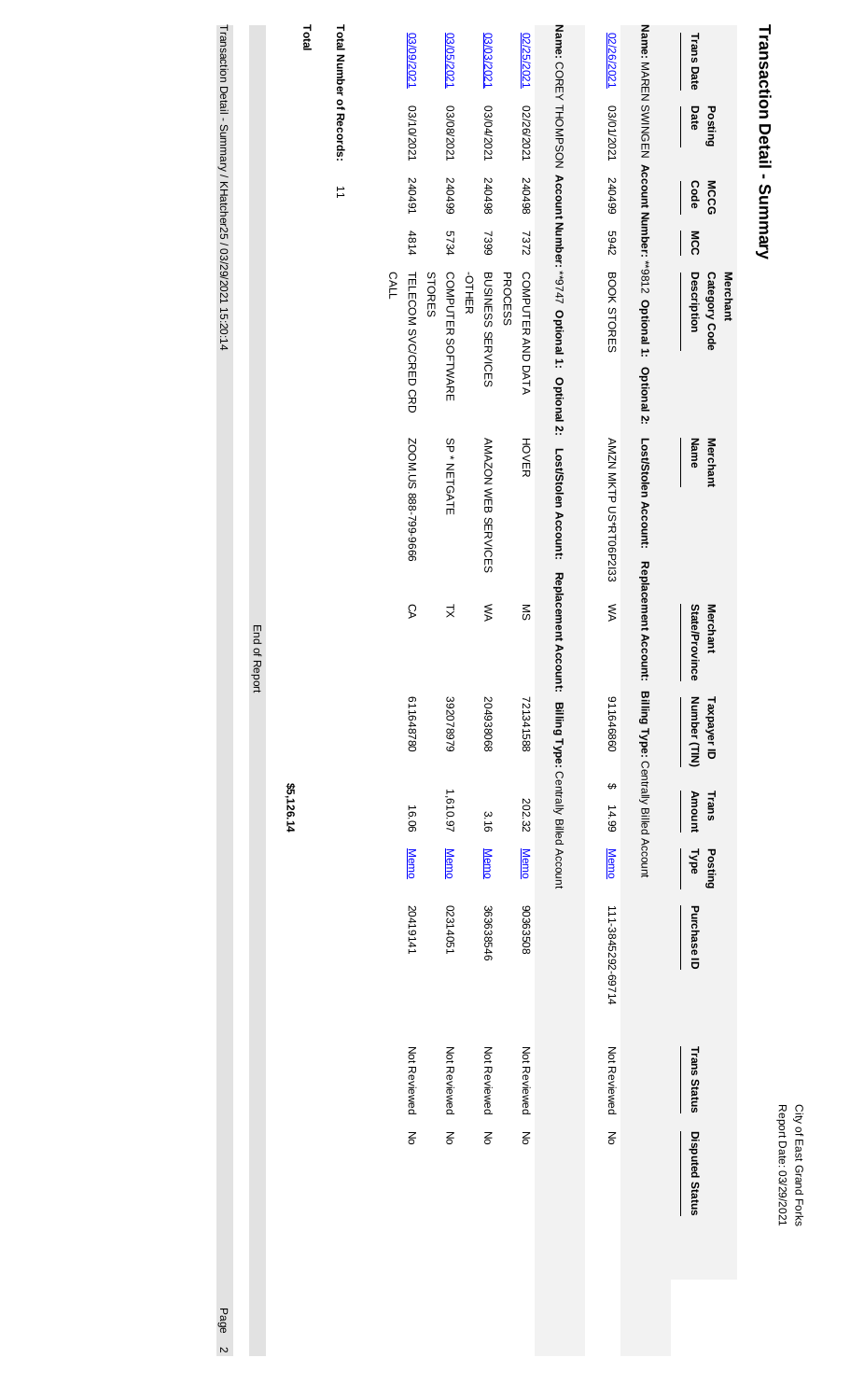## **Rebates 4-7-21**

| <b>ECM</b>                       | <b>Mack</b>    | \$ | 150.00     |
|----------------------------------|----------------|----|------------|
| <b>ECM</b>                       | Kendle         | \$ | 150.00     |
| <b>El Water Heater</b>           | Wang           | \$ | 50.00      |
| <b>El Water Heater</b>           | Lundquist      | \$ | 50.00      |
| Front Load Washer & Refrigerator | <b>Baune</b>   | \$ | 175.00     |
| LED                              | Bergman        | \$ | 360.00     |
| Recycle                          | <b>Rositas</b> | \$ | 50.00      |
| Recycle                          | Grabanski      | \$ | 50.00      |
| Refrigerator & Dishwasher        | Jelliff        | S  | 125.00     |
| Refrigerator & Dishwasher        | Vervalen       | \$ | 125.00     |
| <b>Top Load Washer</b>           | Enright        |    | 75.00      |
| Total                            |                |    | \$1,360.00 |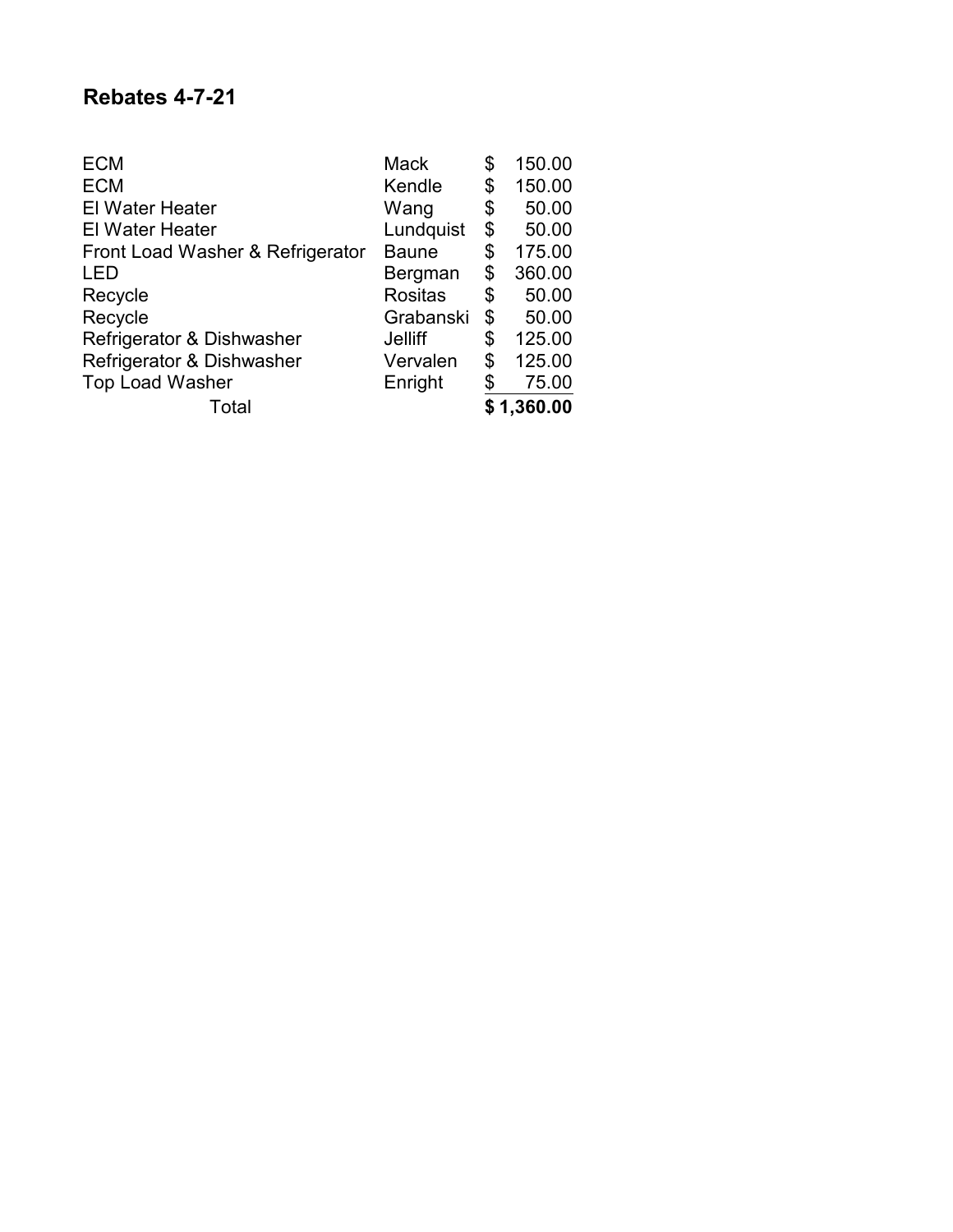## **Request for Water and Light Commission Action**

Date:  $4 - 1 - 2021$ To: Water & Light Commission; GM Keith Mykleseth From: Brian Johnson  $RE:$ WTP Summer Internship Program

#### **Background:**

In the past we have offered Summer Internship positions to Vermilion Community College (VCC) students in the Water Resources Management Program, as well as local UND students in the Engineering and Chemistry Departments. Our internship program includes water treatment plant operations, distribution system principles. Plus equipment, building and grounds maintenance. The program benefited both the student and the department. Rate of pay for the position is \$17.00/hr.

I am seeking approval to offer this program again to a VCC student.

### **Recommendation:**

Approve to hire one VCC student for the Summer Internship Program at \$17.00/hr.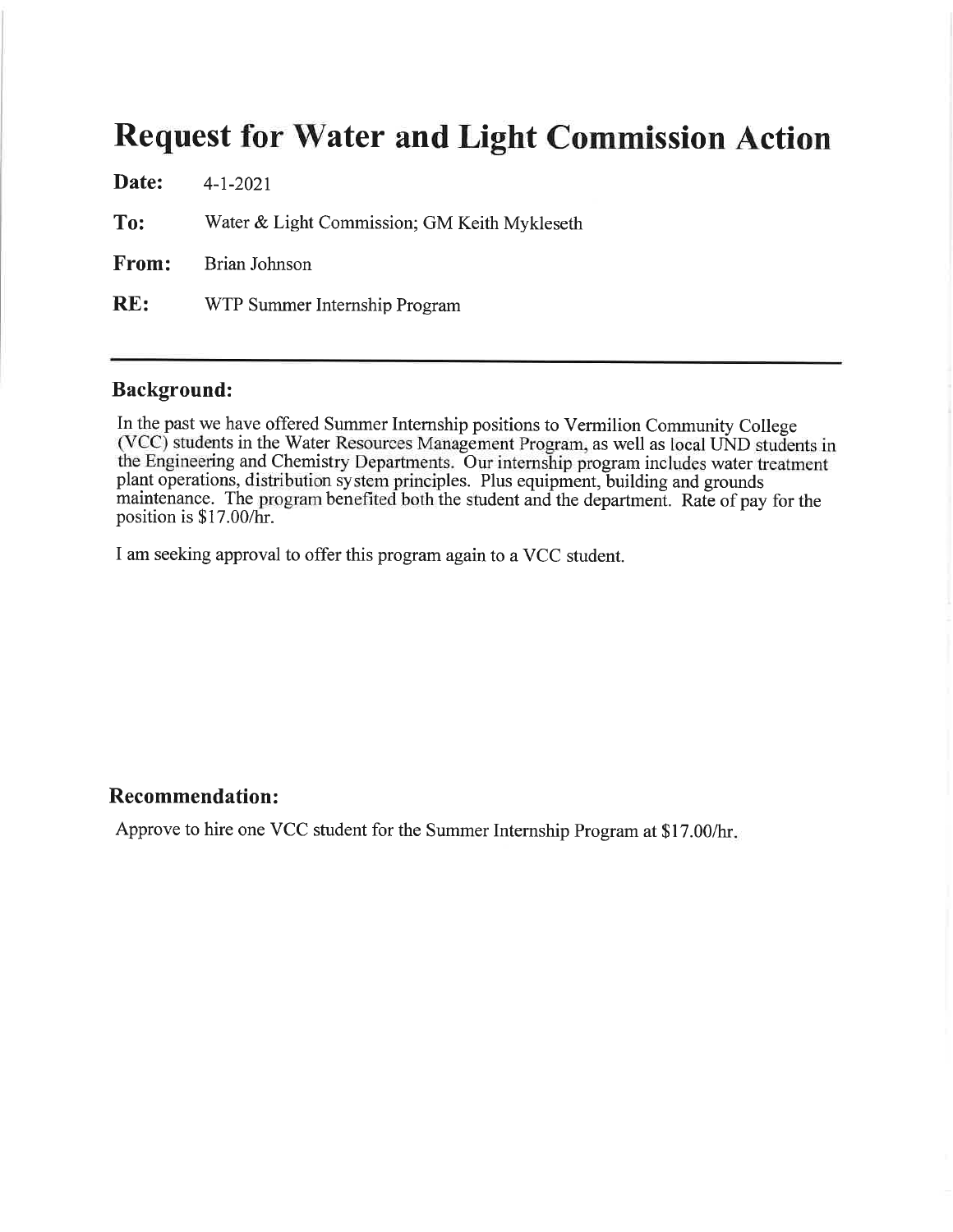# Request for Commission Action

Date: 4/5/2021

To: East Grand Forks Water & Light Commissioners

From: Kevin Hatcher

RE: Tom Bovitz Scholarship Award

#### **Background:**

In January 2021, our department presented MMUA's Tom Bovitz Scholarship opportunity to high school seniors from Sacred Heart and East Grand Forks. For the scholarship, the Water and Light Commissioners will review the candidates' essays and select a winner to advance into MMUA's contest for a chance to win \$500-\$2,000 in scholarship money. Additionally, this year's winner will be awarded \$500 in scholarship money from our department. This year's submissions has been included in the agenda packet.

#### **Recommendation:**

Select a candidate as the winner of the \$500 scholarship from the department and allow advancement into entry of MMUA's Tom Bovitz Scholarship contest.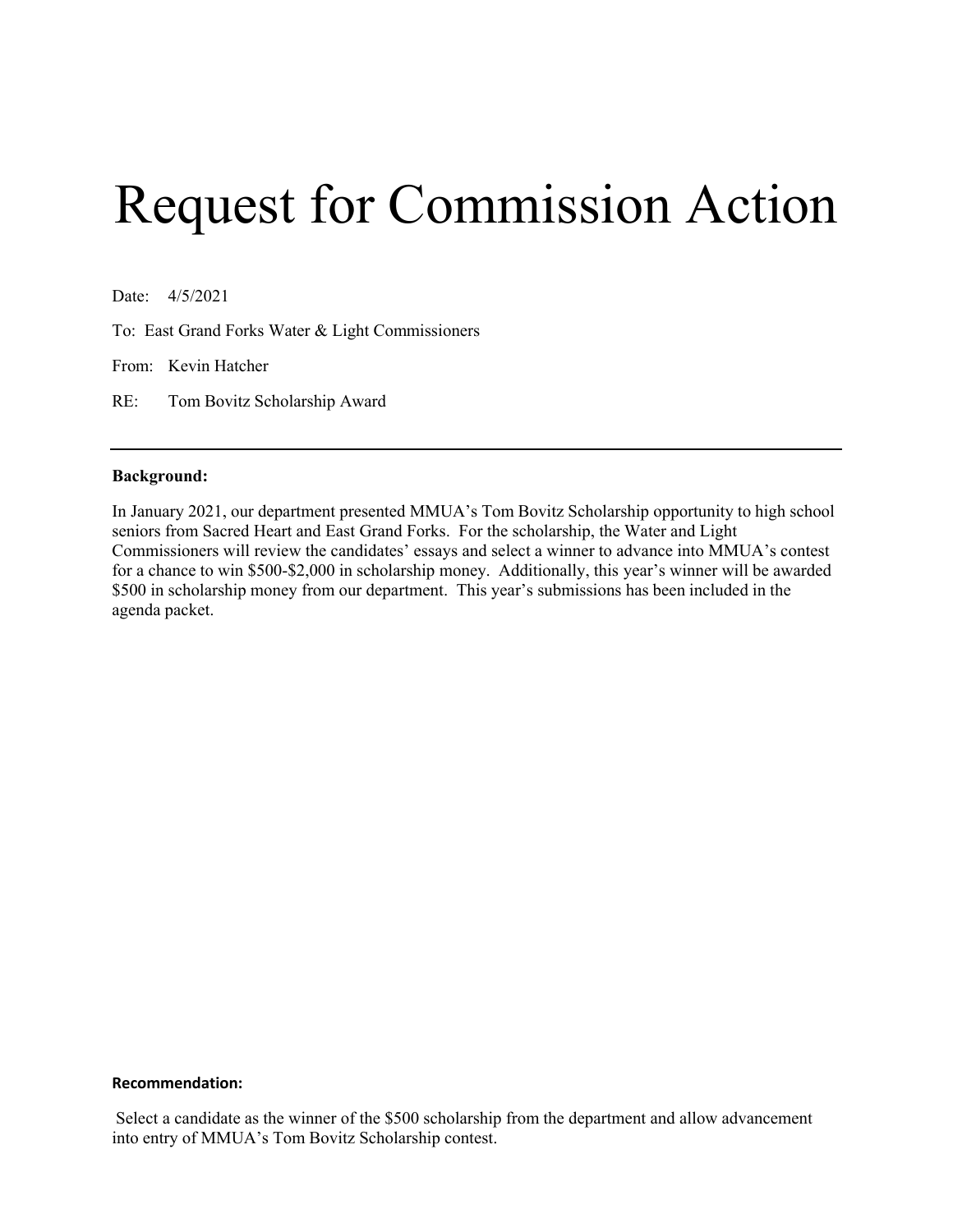Essay #1

Tom Bovitz Memorial Scholarship Award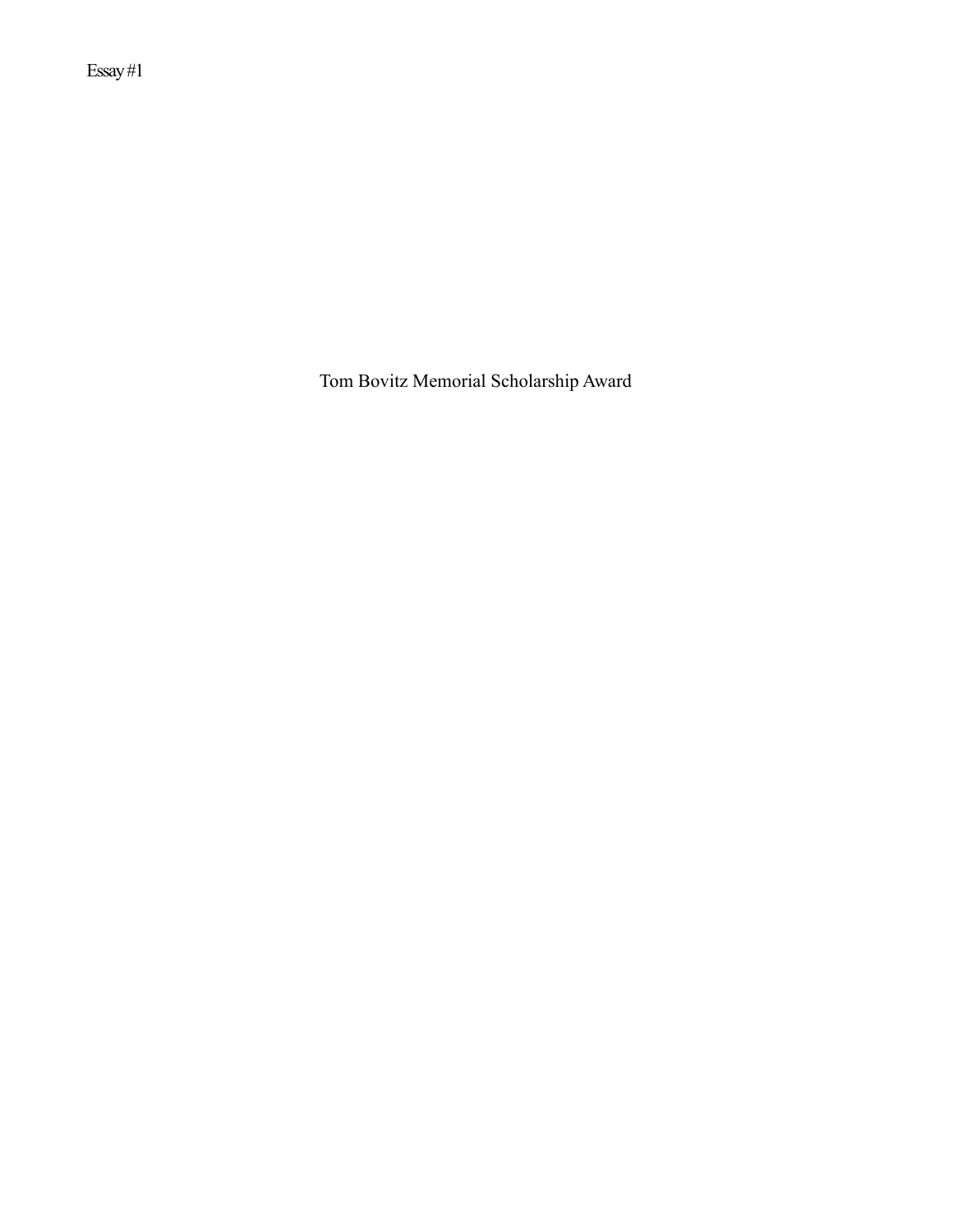This past year, we have experienced an unprecedented rise in natural disasters. In my community, we have lived through more cold weather, blizzards, and floods than ever before. In order to stay safe during these tragic events, the entire community has to rely on our municipal utilities. Without access to water and light, our community isn't able to run. These are essential resources that we often take for granted. Until we no longer have access to them, we just assume they will always be there. These resources are truly good for all of us because they provide services we can trust in, help protect the environment, and equip all citizens with the resources they need.

First, municipal utilities provide services we can trust in. Until an inconvenience arises with these services, I typically forget about the work that goes into providing them. However, I think this is a good thing. Citizens should not have to worry about where these essential services are coming from each day. Trusting that the water will run and the lights will turn on every morning is beneficial to everyone. Being able to trust in our public utilities is important. In my community, we rarely have power outages due to the tireless work of the employees at EGF Water and Light. I am grateful that I can trust that these resources will always be available and I don't have to live my life in worry that they won't be there one day.

Next, municipal utilities help protect the environment. In East Grand Forks, citizens have the option to choose between having 50%, 75%, or 100% of their power come from clean energy sources. This additional cost is only \$1, \$2, or \$3 depending on the percentage chosen. If each household had to switch to renewable sources on their own, this cost would be much higher. Most people are not able to afford renewable energy on their own. However, when a public utility decides to offer this option, it offsets the cost for everyday families. The EGF Water and Light Department also works to educate the public about how to be environmentally conscious.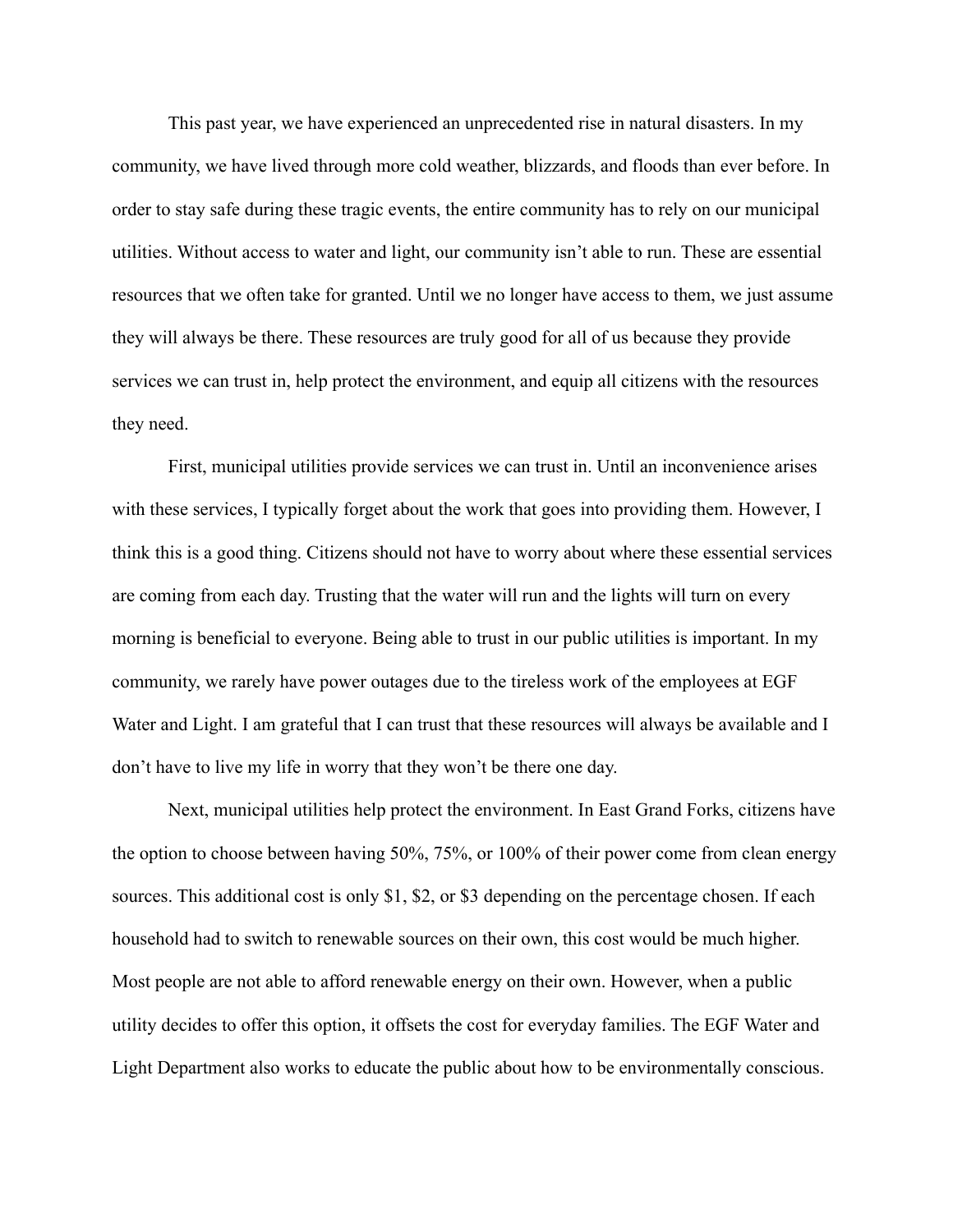Their website and newsletters always include energy and water-saving tips to help citizens conserve energy and save money. Without these financial and educational benefits, our community wouldn't be as clean and beautiful as it is now.

Finally, municipal utilities help provide utilities to all citizens. The East Grand Forks Water and Light Department works to help low-income households afford heating and electricity through the Energy Assistance Program and HeatShare. These programs especially help senior citizens, people with disabilities, and those who experienced an emergency recently. By reducing the cost for those in need, everyone in our town is able to life safely. When municipal utilities offer programs such as this, everyone benefits. Ensuring that everyone in a community has access to water, electricity, and light is important for the well-being of everyone.

I am grateful for the work done behind the scenes every day to provide these essential resources to my community. Whether it be providing services we can trust in, protecting the environment, or making utilities affordable to all citizens, our municipal utilities in Minnesota help us in tremendous ways. Without them, our communities would not be as clean and safe as they are today. Municipal utilities truly are good for all of us.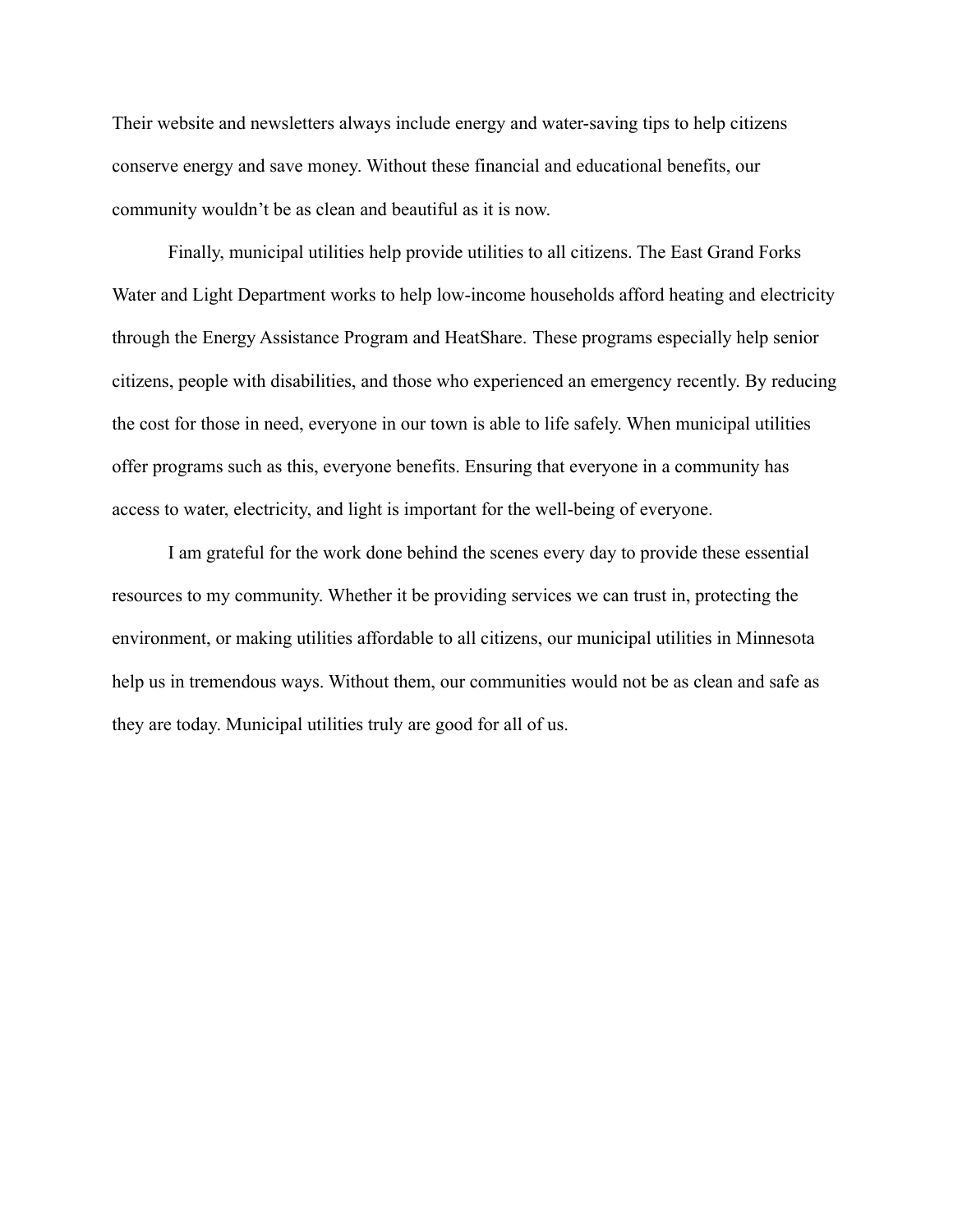## Essentially Needed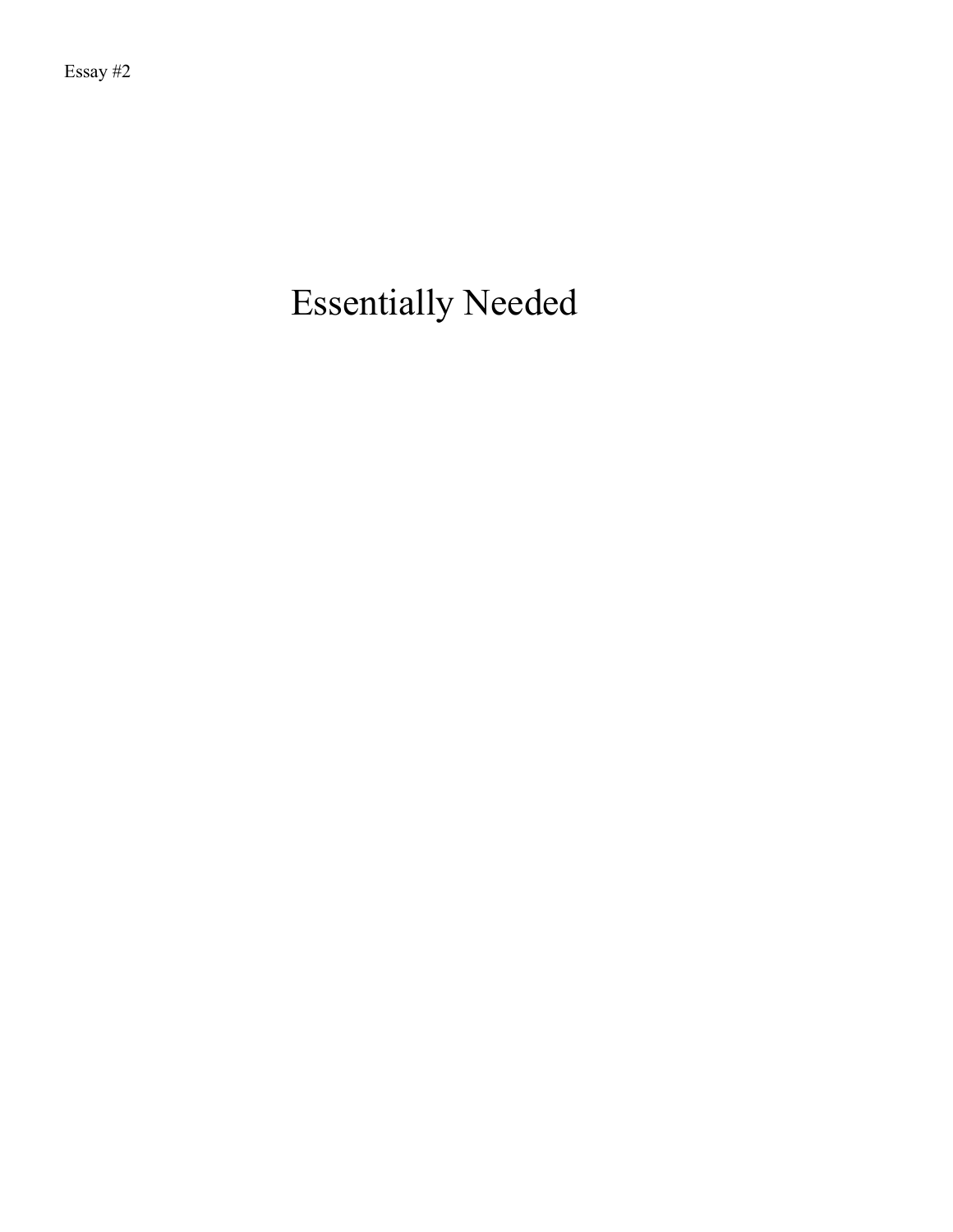East Grand Forks Water and Light is a municipal utility in my hometown of East Grand Forks. They have done an excellent job during my ten years of living here. There has never been an issue with either the lighting or the water in my house. Even during the coldest times of the year, East Grand Forks Water and Light have been able to provide me with water and light without any issues. Meanwhile, I hear about greedy companies that provide worse power to their customers who have to pay way more than I do. I think municipal utilities are better than general energy companies who are only interested in profit.

In 2019, there were a total of 950 municipal utilities in the U.S. Why so many? The reason why is because they are essential. These non-profit organizations provide public power to hundreds upon thousands of homes and businesses throughout the state of Minnesota alone. The great thing about municipal utilities is that they serve the people, they don't care about profit for themselves, they care about the people. I can say the same for my utility company because of the low rates we pay and the excellent service provided. Not only do municipal utilities care about people, but they also have low costs, good service, and contributions to the local community. Overall, without municipal utilities, people would have to deal with a lot more problems.

Climate change has been a recent issue in our world, and companies aren't helping to stop it, unlike municipal utilities. The municipal utilities around the U.S. have known about and used renewable energy for a long time. For example, the Minnesota Municipal Utilities Association began using hydropower at a time when it was expensive, and they have continued to be more energy-efficient each year. In 2019, approximately 40% of public power facilities' electricity was generated from non-carbon emitting sources. Even when other utility companies went against climate change, municipal utilities made the right decision in making a change.